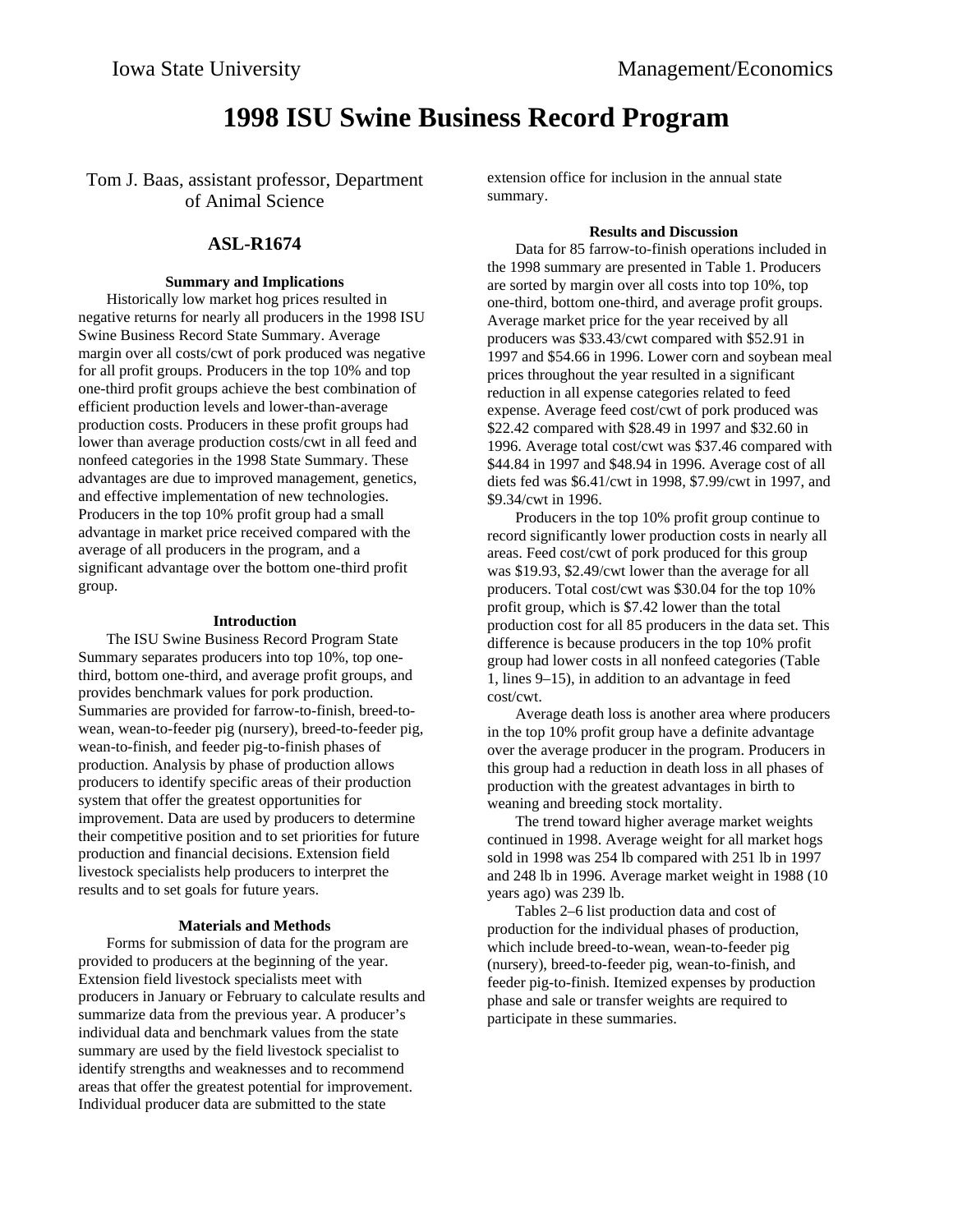## **Table 1. 1998 ISU Swine Business Record Farrow-to-Finish State Summary (Total of 85 Farms).**

| Sorted by margin over all costs including inventory                                 | <b>Top 10%</b>  |                           | <b>Top 1/3</b> | Bottom 1/3      | <b>Average</b>   |
|-------------------------------------------------------------------------------------|-----------------|---------------------------|----------------|-----------------|------------------|
| 1 Return to Capital, Unpaid Labor and Management, \$                                | \$<br>11,387 \$ |                           | (3,601)        | \$<br>(60, 912) | \$<br>(37, 87)   |
| 2 Net Profit and Return to Management this Period, \$                               | \$<br>(11,276)  | \$                        | (35, 454)      | \$<br>(97, 469) | \$<br>(73, 85)   |
| 3 Return per Hour for All Hours of Labor and Management, \$/h                       | \$<br>$1.53$ \$ |                           | (3.01)         | \$<br>(23.0)    | \$<br>(21.44)    |
| 4 Percent Return on Capital, %                                                      | $-4.50%$        |                           | $-13.30%$      | $-40.8%$        | $-27.79$         |
| 5 Average Price per Cwt of Market Hogs, \$                                          | \$<br>34.07     | \$                        | 33.65          | \$<br>32.93     | \$<br>33.4       |
| 6 Average Price per Cwt of Cull Breeding Stock Sold, \$                             | \$<br>19.80     | \$                        | 22.12          | \$<br>20.57     | \$<br>21.7       |
| 7 Average Price per Cwt of All Mkt. Animals Sold Excluding<br>Newly Weaned Pigs, \$ | \$<br>33.58     | $\boldsymbol{\mathsf{S}}$ | 33.26          | \$<br>32.52     | \$<br>32.9       |
| 8 Feed Cost per Cwt of Pork Produced, \$                                            | \$<br>19.93     | \$                        | 20.92          | \$<br>24.26     | \$<br>22.4       |
| 9 Other Oper. Cost (except Hired Labor)/Cwt Pork Produced, \$                       | \$<br>4.15      | \$                        | 4.68           | \$<br>5.99      | \$<br>5.5        |
| 10 Utilities, Fuel Elec. & Telephone/Cwt, \$                                        | \$<br>1.00      | $\boldsymbol{\mathsf{S}}$ | 1.17           | \$<br>1.62      | \$<br>1.3        |
| 11 Veterinary Services & Medicine per Cwt, \$                                       | \$<br>1.06      | \$                        | 1.23           | \$<br>1.50      | \$<br>1.3        |
| 12 Depreciation, Taxes & Ins. Costs per Cwt of Pork Produced, \$                    | \$<br>1.39      | \$                        | 2.18           | \$<br>3.08      | \$<br>2.6        |
| 13 Capital Charge on Fixed Capital/Cwt of Pork Produced, \$                         | \$<br>0.73      | \$                        | 1.01           | \$<br>1.79      | \$<br>1.4        |
| 14 Capital Charge on Operating Capital/Cwt of Pork Produced, \$                     | \$<br>0.94      | \$                        | 0.92           | \$<br>1.16      | \$<br>$1.0\,$    |
| 15 Value of Labor (All) per Cwt of Pork Produced, \$                                | \$<br>3.06      | \$                        | 3.85           | \$<br>5.46      | \$<br>4.7        |
| 16 Total Cost per Cwt of Pork Produced, \$                                          | \$<br>30.04     | \$                        | 33.21          | \$<br>41.66     | \$<br>37.4       |
| 17 Margin Over All Costs per Cwt of Pork Sold, not including<br>inventory, \$       | \$<br>4.97      | \$                        | 1.22           | \$<br>(9.15)    | \$<br>(4.06)     |
| 18 Margin Over All Costs per Cwt of Pork Produced, including<br>inventory, \$       | \$<br>(2.05)    | \$                        | (4.84)         | \$<br>(17.64)   | \$<br>(11.05)    |
| 19 Margin Over All Costs per Head Sold, including inventory, \$                     | \$<br>(5.61)    | \$                        | (12.58)        | \$<br>(44.59)   | \$<br>(28.1)     |
| 20 Fixed Costs per Year per Female Maintained, \$                                   | \$<br>77        | \$                        | 126            | \$<br>173       | \$<br>15         |
| 21 Fixed Costs per Year per Crate Maintained, \$                                    | \$<br>346       | \$                        | 668            | \$<br>953       | \$<br>80         |
| 22 Fixed Costs per Pig Weaned, \$                                                   | \$<br>5.01      | \$                        | 7.38           | \$<br>11.12     | \$<br>9.3        |
| 23 Net Profit per Year per Female Maintained, \$                                    | \$<br>(87)      | \$                        | (201)          | \$<br>(600)     | \$<br>(418)      |
| 24 Net Profit per Year per Crate Maintained, \$                                     | \$<br>(352)     | \$                        | (972)          | \$<br>(3,096)   | \$<br>(2,08)     |
| 25 Net Profit per Pig Marketed, \$                                                  | \$<br>(5.80)    | \$                        | (13.04)        | \$<br>(46.65)   | \$<br>(29.27)    |
| 26 Total No. of Market Hogs Sold this Period                                        | 2,613           |                           | 2,626          | 2,149           | 2,58             |
| 27 Average Wt of Market Hogs Sold, lb                                               | 258             |                           | 256            | 251             | 25               |
| 28 Pig Death Loss, Birth to Weaning (% of No. Farrowed Live)                        | 8.1%            |                           | 11.1%          | 13.1%           | 12.49            |
| 29 Pig Death Loss, Weaning to Feeder (% of No. Weaned)                              | 2.0%            |                           | 2.3%           | 2.8%            | 2.79             |
| 30 Pig Death Loss, Feeder to Market (% of No. of Feeders Started)                   | 5.6%            |                           | 5.4%           | 6.3%            | $6.1\%$          |
| 31 Breeding Stock Death Loss (% of No. Maintained)                                  | 3.2%            |                           | 4.7%           | 5.7%            | 5.3 <sup>c</sup> |
| 32 Average Breeding Female Inventory, No. of Head                                   | 151             |                           | 177            | 166             | 18               |
| 33 No. of Litters Weaned per Female per Year                                        | 1.82            |                           | 1.93           | 1.77            | 1.9              |
| 34 No. of Pigs Weaned per Litter                                                    | 8.87            |                           | 8.81           | 8.51            | 8.6              |
| 35 No. of Pigs Weaned per Female per Year                                           | 16.11           |                           | 16.99          | 15.22           | 16.6             |
| 36 No. of Litters Weaned per Crate per Year                                         | 8.62            |                           | 9.81           | 9.27            | 9.6              |
| 37 No. of Pigs Weaned per Crate per Year                                            | 75.51           |                           | 86.93          | 79.54           | 84.3             |
| 38 Total Pounds of Feed per Cwt of Pork Produced, lb                                | 347             |                           | 341            | 363             | 35               |
| 39 Average Cost of Diets per Cwt, \$                                                | \$<br>5.77      | \$                        | 6.17           | \$<br>6.70      | \$<br>6.4        |
| 40 Hours of Labor per Cwt of Pork Produced, h                                       | 0.38            |                           | 0.44           | 0.58            | 0.5              |
| 41 Hours of Labor per Female Maintained per Year, h                                 | 16.85           |                           | 18.47          | 20.47           | 20.2             |
| 42 Hours of Labor per Litter Weaned, h                                              | 9.38            |                           | 9.59           | 11.64           | 10.5             |
| 43 Cost of Feed Additives & Drugs/Cwt of Pork Produced, \$                          | \$<br>0.90      | \$                        | 1.03           | \$<br>1.30      | \$<br>1.5        |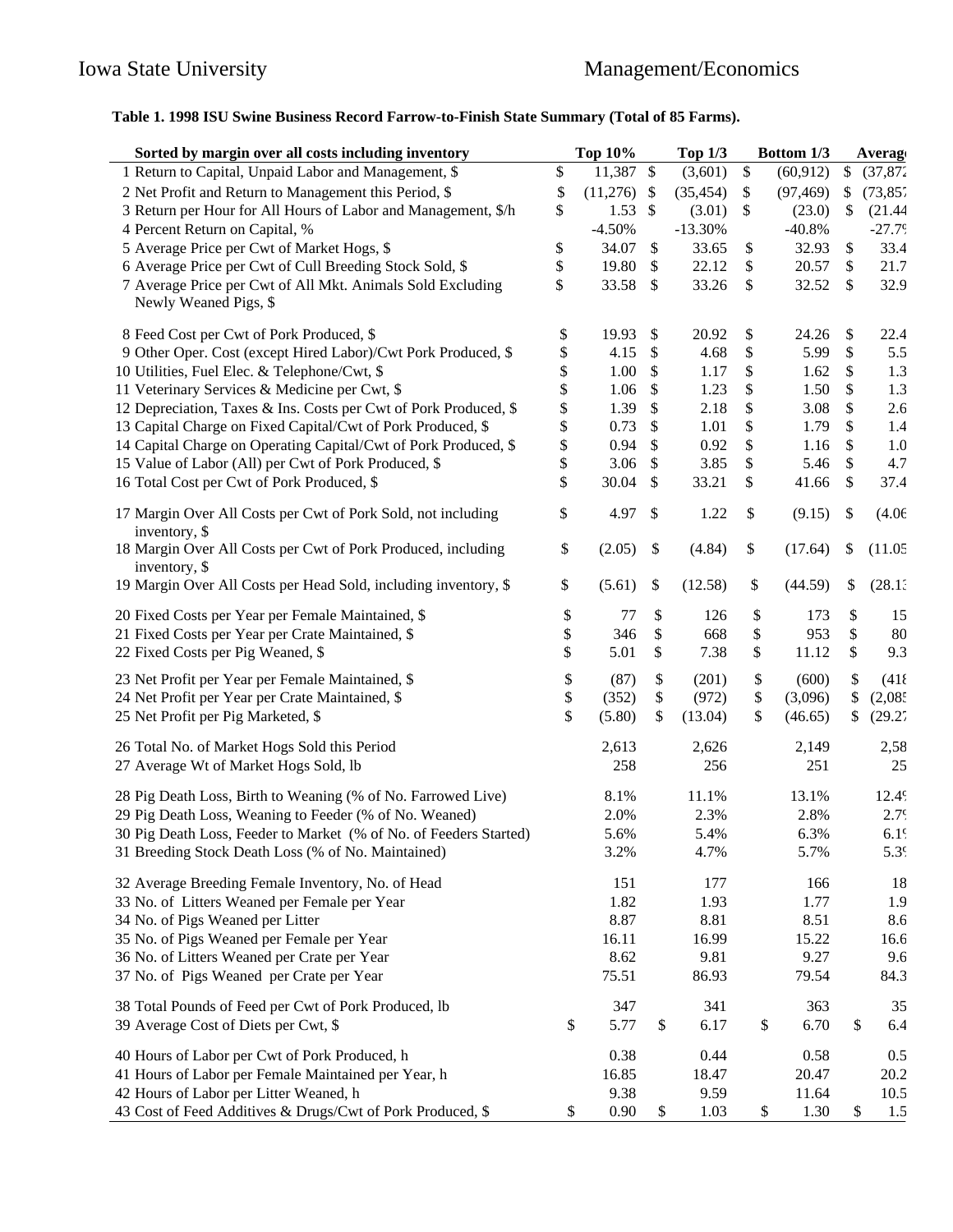| Table 2. ISU Swine Business Record Breed-to-Wean State Summary (Total of<br>62 Farms). |    | Average |  |
|----------------------------------------------------------------------------------------|----|---------|--|
| 1 Average Price per Weaner Pig Sold, \$                                                | \$ | 25.81   |  |
| 2 Average Price per Cwt of Cull Breeding Stock Sold, \$                                | \$ | 21.82   |  |
| 3 Feed Cost per Cwt of Pork Produced, \$                                               | \$ | 51.43   |  |
| 4 Other Oper. Cost (except Hired Labor)/Cwt Pork Produced, \$                          | \$ | 31.92   |  |
| 5 Utilities, Fuel Elec. & Telephone/Cwt, \$                                            | \$ | 8.05    |  |
| 6 Veterinary Services & Medicine per Cwt, \$                                           | \$ | 8.09    |  |
| 7 Depreciation, Taxes & Ins. Costs per Cwt of Pork Produced, \$                        | \$ | 14.40   |  |
| 8 Capital Charge on Fixed Capital/Cwt of Pork Produced, \$                             | \$ | 8.09    |  |
| 9 Capital Charge on Operating Capital/Cwt of Pork Produced, \$                         | \$ | 2.87    |  |
| 10 Value of Labor (All) per Cwt of Pork Produced, \$                                   | \$ | 30.70   |  |
| 11 Total Cost per Cwt of Pork Produced, \$                                             | \$ | 133.94  |  |
| 12 Fixed Costs per Year per Female Maintained, \$                                      | \$ | 64.53   |  |
| 13 Fixed Costs per Year per Crate Maintained, \$                                       | \$ | 353.86  |  |
| 14 Fixed Costs per Pig Weaned, \$                                                      | \$ | 3.61    |  |
| 15 Total No. of Newly Weaned Pigs Sold this Period (Average of 8 Farms)                |    | 6,664   |  |
| 16 Average Wt of Newly Weaned Pigs Sold this Period, lb                                |    | 11.67   |  |
| 17 Pig Death Loss, Birth to Weaning (% of No. Farrowed Live)                           |    | 12.3%   |  |
| 18 Breeding Stock Death Loss (% of No. Maintained)                                     |    | 5.3%    |  |
| 19 Average Breeding Female Inventory, No. of Head                                      |    | 269     |  |
| 20 No. of Litters Weaned per Female per Year                                           |    | 2.0     |  |
| 21 No. of Pigs Weaned per Litter                                                       |    | 8.8     |  |
| 22 No. of Pigs Weaned per Female per Year                                              |    | 17.4    |  |
| 23 No. of Litters Weaned per Crate per Year                                            |    | 10.6    |  |
| 24 No. of Pigs Weaned per Crate per Year                                               |    | 93.8    |  |
| 25 Total Pounds of Feed per Cwt of Pork Produced, lb                                   |    | 782     |  |
| 26 Average Cost of Diets per Cwt, \$                                                   | \$ | 6.55    |  |
| 27 Hours of Labor per Cwt of Pork Produced, h                                          |    | 3.48    |  |
| 28 Hours of Labor per Female Maintained per Year, h                                    |    | 10.07   |  |
| 29 Hours of Labor per Litter Weaned, h                                                 |    | 5.1     |  |
| 30 Cost of Feed Additives & Drugs/Cwt of Pork Produced, \$                             | \$ | 3.84    |  |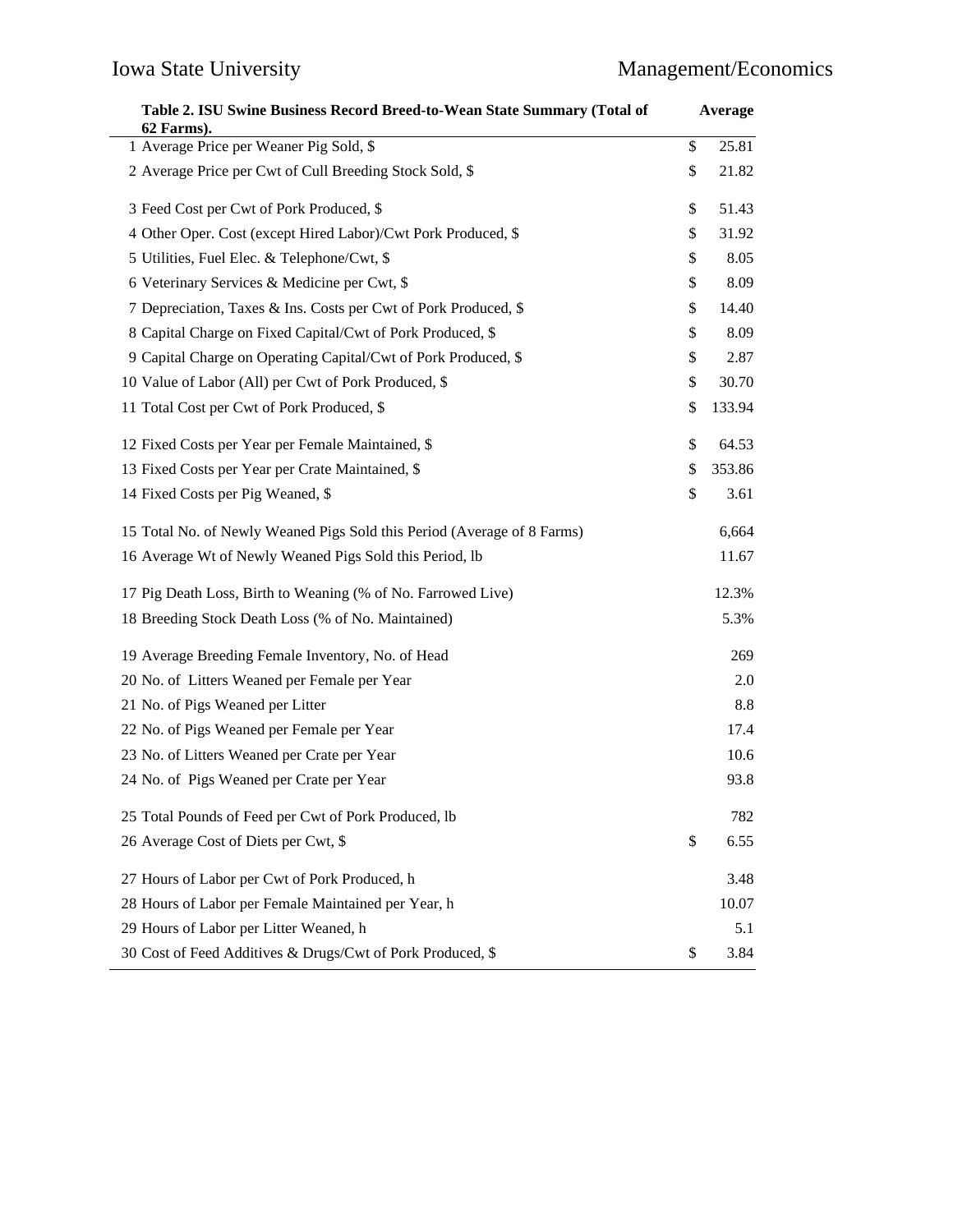| Table 3. ISU Swine Business Record Wean-to-Feeder Pig State Summary (Total<br>of 49 Farms). |    | Average |  |
|---------------------------------------------------------------------------------------------|----|---------|--|
| 1 Average Price per Cwt of Feeder Pigs Sold, \$                                             | \$ | 67.34   |  |
| 2 Feed Cost per Cwt of Pork Produced, \$                                                    | \$ | 23.15   |  |
| 3 Other Oper. Cost (except Hired Labor)/Cwt Pork Produced, \$                               | \$ | 9.56    |  |
| 4 Utilities, Fuel Elec. & Telephone/Cwt, \$                                                 | \$ | 3.62    |  |
| 5 Veterinary Services & Medicine per Cwt, \$                                                | \$ | 2.66    |  |
| 6 Depreciation, Taxes & Ins. Costs per Cwt of Pork Produced, \$                             | \$ | 5.17    |  |
| 7 Capital Charge on Fixed Capital/Cwt of Pork Produced, \$                                  | \$ | 2.41    |  |
| 8 Capital Charge on Operating Capital/Cwt of Pork Produced, \$                              | \$ | 1.67    |  |
| 9 Value of Labor (All) per Cwt of Pork Produced, \$                                         | \$ | 5.50    |  |
| 10 Total Cost per Cwt of Pork Produced, \$                                                  | \$ | 45.98   |  |
| 11 Total No. of Feeder Pigs Sold this Period                                                |    | 579     |  |
| 12 Average Wt of Feeder Pigs Sold, lb                                                       |    | 54      |  |
| 13 Pig Death Loss, Weaning to Feeder (% of No. Weaned)                                      |    | 3.0%    |  |
| 14 Total Pounds of Feed per Cwt of Pork Produced, lb                                        |    | 173     |  |
| 15 Average Cost of Diets per Cwt, \$                                                        | \$ | 14.38   |  |
| 16 Hours of Labor per Cwt of Pork Produced, h                                               |    | 0.66    |  |
| 17 Cost of Feed Additives & Drugs/Cwt of Pork Produced, \$                                  | \$ | 2.02    |  |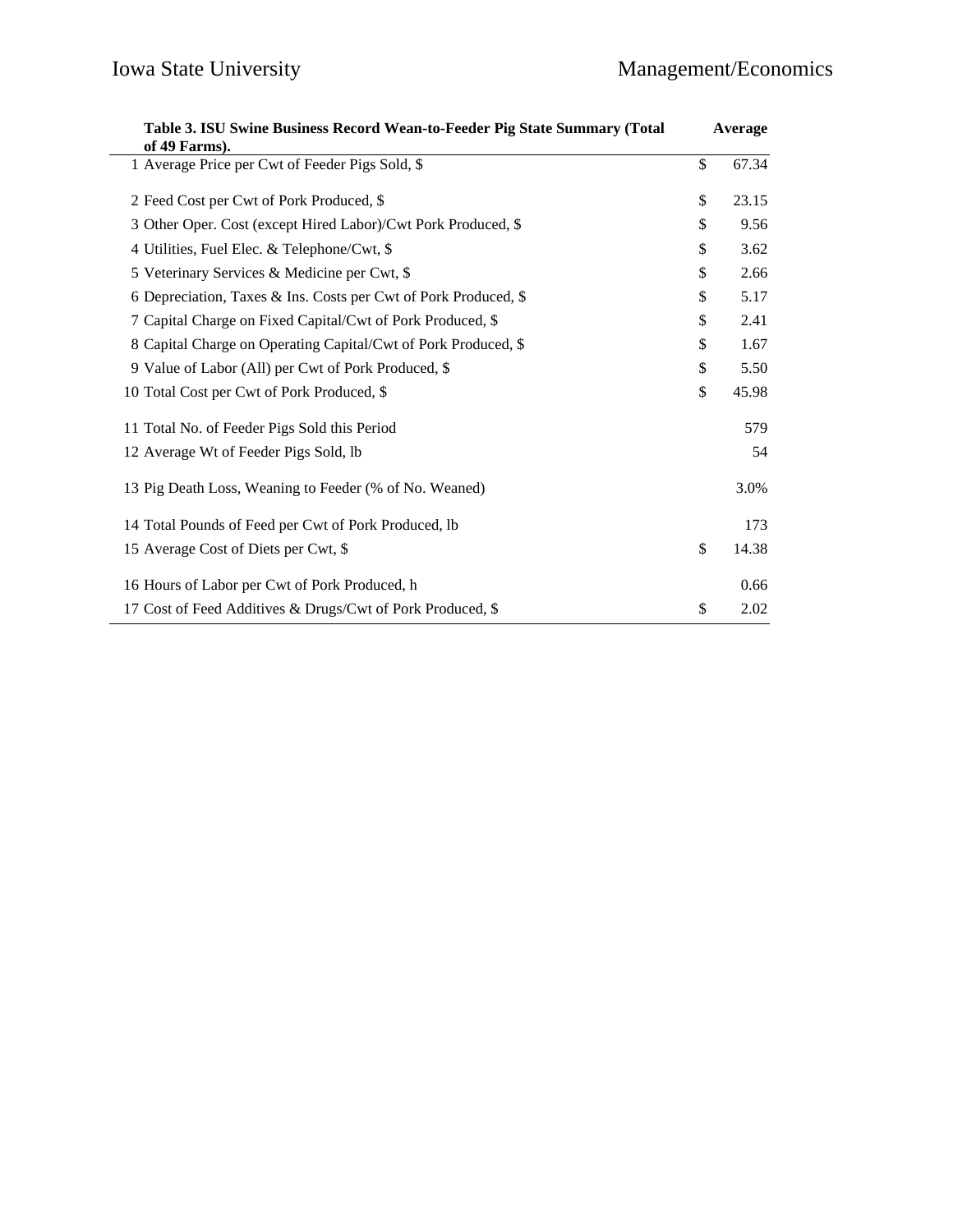| Table 4. ISU Swine Business Record Breed-to-Feeder Pig State Summary<br>(Total of 42 Farms). |    | Average |
|----------------------------------------------------------------------------------------------|----|---------|
| 1 Average Price per Cwt of Feeder Pigs Sold, \$                                              | \$ | 70.08   |
| 2 Average Price per Cwt of Cull Breeding Stock Sold, \$                                      | \$ | 21.57   |
| 3 Feed Cost per Cwt of Pork Produced, \$                                                     | \$ | 32.61   |
| 4 Other Oper. Cost (except Hired Labor)/Cwt Pork Produced, \$                                | \$ | 15.54   |
| 5 Utilities, Fuel Elec. & Telephone/Cwt, \$                                                  | \$ | 4.86    |
| 6 Veterinary Services & Medicine per Cwt, \$                                                 | \$ | 4.18    |
| 7 Depreciation, Taxes & Ins. Costs per Cwt of Pork Produced, \$                              | \$ | 7.25    |
| 8 Capital Charge on Fixed Capital/Cwt of Pork Produced, \$                                   | \$ | 3.84    |
| 9 Capital Charge on Operating Capital/Cwt of Pork Produced, \$                               | \$ | 1.73    |
| 10 Value of Labor(All) per Cwt of Pork Produced, \$                                          | \$ | 13.80   |
| 11 Total Cost per Cwt of Pork Produced, \$                                                   | \$ | 72.45   |
| 12 Fixed Costs per Year per Female Maintained, \$                                            | \$ | 100.68  |
| 13 Fixed Costs per Year per Crate Maintained, \$                                             | \$ | 507.17  |
| 14 Fixed Costs per Pig Weaned, \$                                                            | \$ | 5.79    |
| 15 Total No. of Feeder Pigs Sold this Period (Average of 16 Farms)                           |    | 501     |
| 16 Average Wt of Feeder Pigs Sold, lb                                                        |    | 52      |
| 17 Pig Death Loss, Birth to Weaning (% of No. Farrowed Live)                                 |    | 12.4%   |
| 18 Pig Death Loss, Weaning to Feeder (% of No. Weaned)                                       |    | 3.0%    |
| 19 Breeding Stock Death Loss (% of No. Maintained)                                           |    | 5.8%    |
| 20 Average Breeding Female Inventory, No. of Head                                            |    | 182     |
| 21 No. of Litters Weaned per Female per Year                                                 |    | 1.94    |
| 22 No. of Pigs Weaned per Litter                                                             |    | 8.74    |
| 23 No. of Pigs Weaned per Female per Year                                                    |    | 16.95   |
| 24 No. of Litters Weaned per Crate per Year                                                  |    | 9.62    |
| 25 No. of Pigs Weaned per Crate per Year                                                     |    | 83.99   |
| 26 Total Pounds of Feed per Cwt of Pork Produced, lb                                         |    | 379     |
| 27 Average Cost of Diets per Cwt, \$                                                         | \$ | 8.54    |
| 28 Hours of Labor per Cwt of Pork Produced, h                                                |    | 1.63    |
| 29 Hours of Labor per Female Maintained per Year, h                                          |    | 13.89   |
| 30 Hours of Labor per Litter Weaned, h                                                       |    | 7.23    |
| 31 Cost of Feed Additives & Drugs/Cwt of Pork Produced, \$                                   | \$ | 2.03    |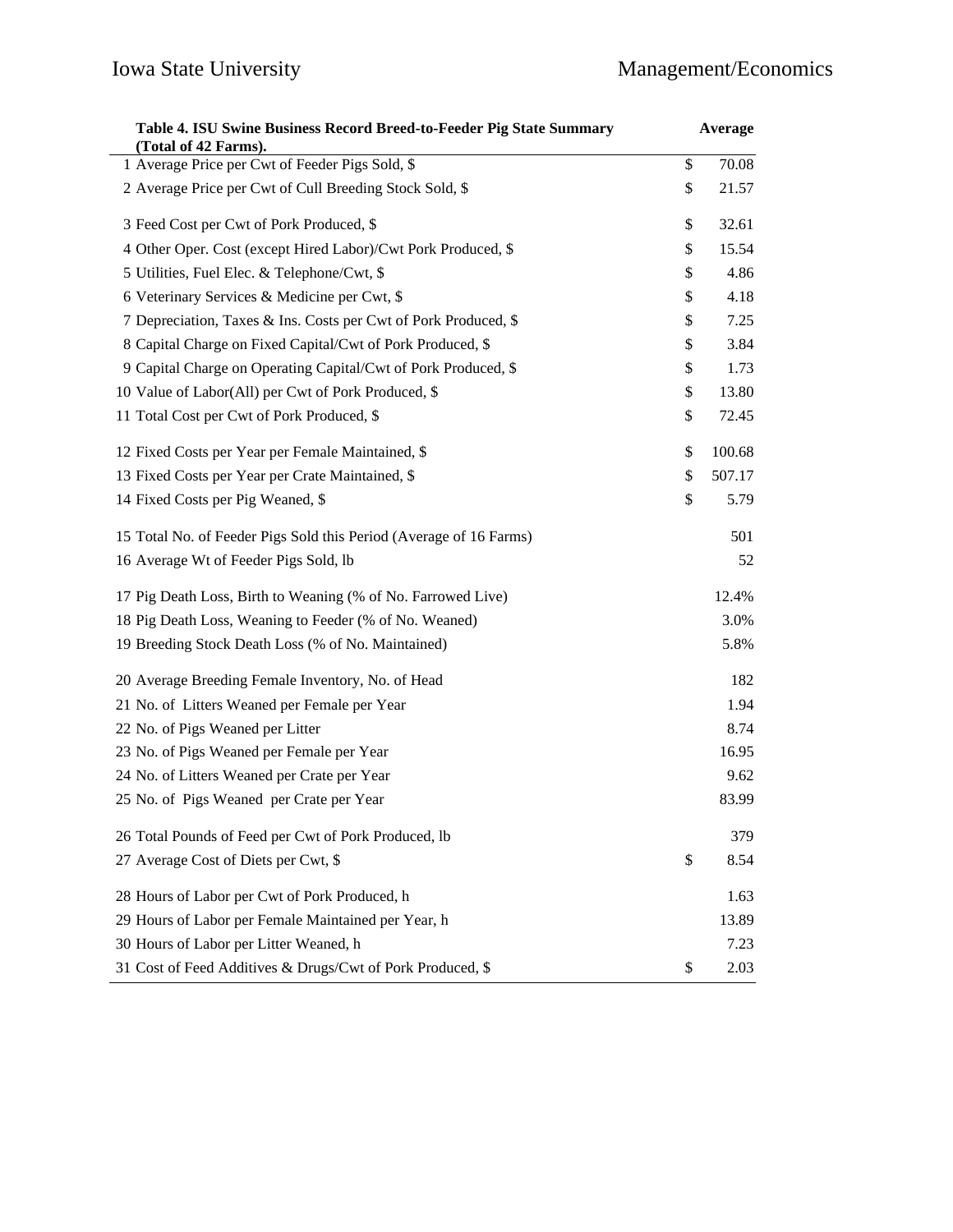| Table 5. ISU Swine Business Record Wean-to-Finish Pig State Summary (Total |    | Average |  |
|----------------------------------------------------------------------------|----|---------|--|
| of 60 Farms).<br>1 Average Price per Cwt of Market Hogs, \$                | \$ | 33.29   |  |
| 2 Feed Cost per Cwt of Pork Produced, \$                                   | \$ | 20.30   |  |
| 3 Other Oper. Cost (except Hired Labor)/Cwt Pork Produced, \$              | \$ | 3.90    |  |
| 4 Utilities, Fuel Elec. & Telephone/Cwt, \$                                | \$ | 0.94    |  |
| 5 Veterinary Services & Medicine per Cwt, \$                               | \$ | 0.76    |  |
| 6 Depreciation, Taxes & Ins. Costs per Cwt of Pork Produced, \$            | \$ | 1.89    |  |
| 7 Capital Charge on Fixed Capital/Cwt of Pork Produced, \$                 | \$ | 1.07    |  |
| 8 Capital Charge on Operating Capital/Cwt of Pork Produced, \$             | \$ | 1.20    |  |
| 9 Value of Labor (All) per Cwt of Pork Produced, \$                        | \$ | 3.55    |  |
| 10 Total Cost per Cwt of Pork Produced, \$                                 | \$ | 31.16   |  |
| 11 Total No. of Market Hogs Sold this Period                               |    | 2,783   |  |
| 12 Average Wt of Market Hogs Sold, lb                                      |    | 254     |  |
| 13 Pig Death Loss, Weaning to Feeder (% of No. Weaned)                     |    | 3.2%    |  |
| 14 Pig Death Loss, Feeder to Market (% of No. of Feeders Started)          |    | 4.0%    |  |
| 15 Total Pounds of Feed per Cwt of Pork Produced, lb                       |    | 316     |  |
| 16 Average Cost of Diets per Cwt, \$                                       | \$ | 6.43    |  |
| 17 Hours of Labor per Cwt of Pork Produced, h                              |    | 0.27    |  |
| 18 Cost of Feed Additives & Drugs/Cwt of Pork Produced, \$                 | \$ | 1.74    |  |